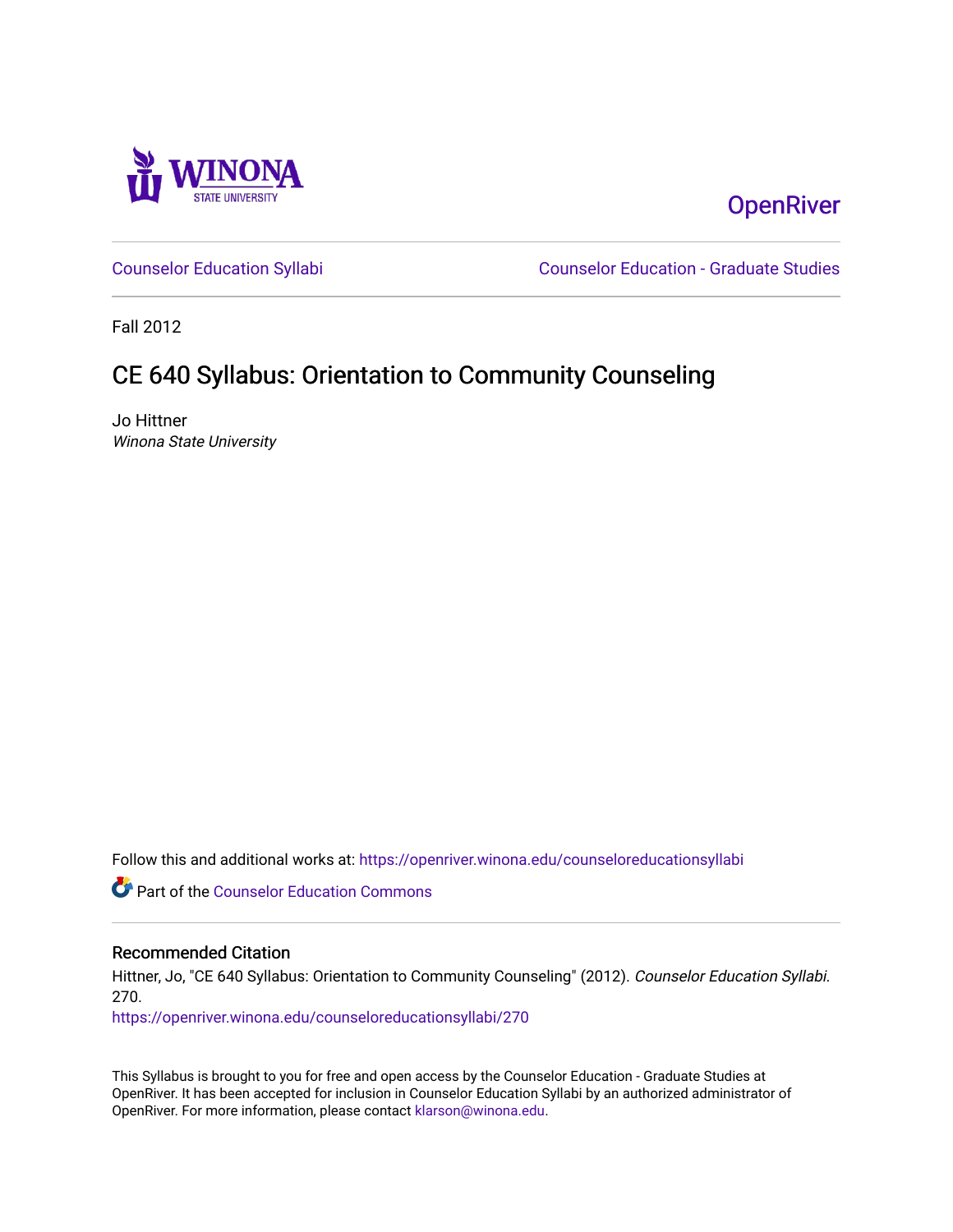Winona State University College of Education Counselor Education Department

#### **CE640 Orientation to Community Counseling**

Fall 2012 Online and Saturdays 9/8, 10/27, 12/1 10:00 a.m.-3:00 p.m. Room: East 265 Rochester Campus

Instructor:

Jo Hittner, Ph.D. Contact Information: Phone: 507 457-5339 E-mail: jhittner@winona.edu Fax: 507 457-5882 Office Hours:

By appointment online via Adobe Connect

#### **Course Description:**

The purpose of the course is to examine the counseling profession including history, philosophy, theory, and professional issues. Emphasis is on different counseling populations, social justice and multicultural issues.

#### **Required Text:**

Lewis, J.A., Lewis, M.D., Daniels, J.A., D'Andrea, M.J. (2011) Community counseling: A multicultural-social justice perspective,  $4<sup>th</sup>$  ed. Belmont, CA, Brooks/Cole:

#### **Course Objectives:**

- 1. become familiar with counseling issues in a community setting
- 2. learn the philosophy of the community counseling profession
- 3. integrate theoretical information into the reality of counseling
- 4. learn ethical issues within the community counseling setting
- 5. integrate multicultural issues into counseling situations
- 6. become familiar with economic and political issues in counseling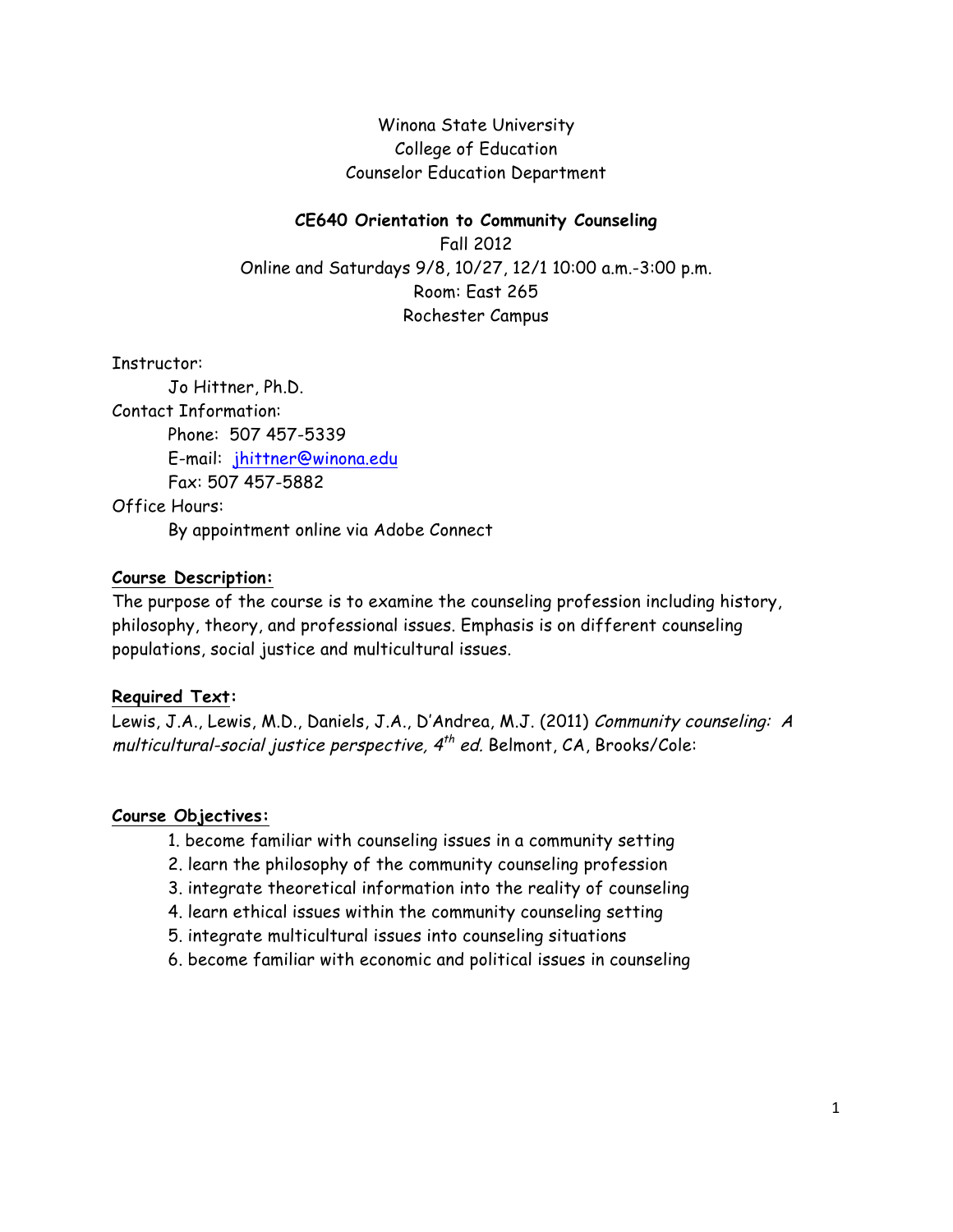#### **CACREP Standards:**

Section II-G-1-Professional Orientation and Ethical Practice—studies that provide an understanding of all of the following aspects of professional functioning:

a. history and philosophy of the counseling profession;

b. professional roles, functions, and relationships with other human service providers, including strategies for interagency/interorganization collaboration and communications;

d. self-care strategies appropriate to the counselor role;

e. counselors' roles in developing cultural self-awareness, promoting cultural social justice, advocacy and conflict resolution, and other culturally supported behaviors that promote optimal wellness and growth of the human spirit, mind, or body;

g. professional credentialing, including certification, licensure and accreditation practices and standards, and the effects of public policy on these issues;

h. the role and process of the professional counselor advocating on behalf of the profession.

j. ethical standards of professional organizations and credentialing bodies, and applications of ethical and legal considerations in professional counseling.

Section II-G-3-Human Growth and Development—studies that provide an understanding of the nature and needs of persons at all developmental levels and in multicultural contexts, including all of the following:

c. effects of crises, disasters and other trauma-causing events on persons of all ages,

Section II-G-5-Helping Relationships—studies that provide an understanding of the counseling process in a multicultural society, including all of the following:

b. counselor characteristics and behaviors that influence helping processes.

#### **Course Expectations:**

Students are expected to interact with each other in a respectful manner, accept responsibility for learning, assess progress and ask for help as needed, accept feedback as a critical part of learning. Students are also expected to complete assignments as given in a thoughtful, planned manner, using resources as needed, in a timely manner.

#### **Email Guidelines:**

Every e-mail needs to be sent from your WSU account so that I can identify the sender easily. You need to check your e-mail frequently (at least three to four times a week) for announcements and other messages. Online etiquette (netiquette) must be used in all communications and discussion board submissions.

Information regarding netiquette is available at:

http://www.albion.com/netiquette/corerules.html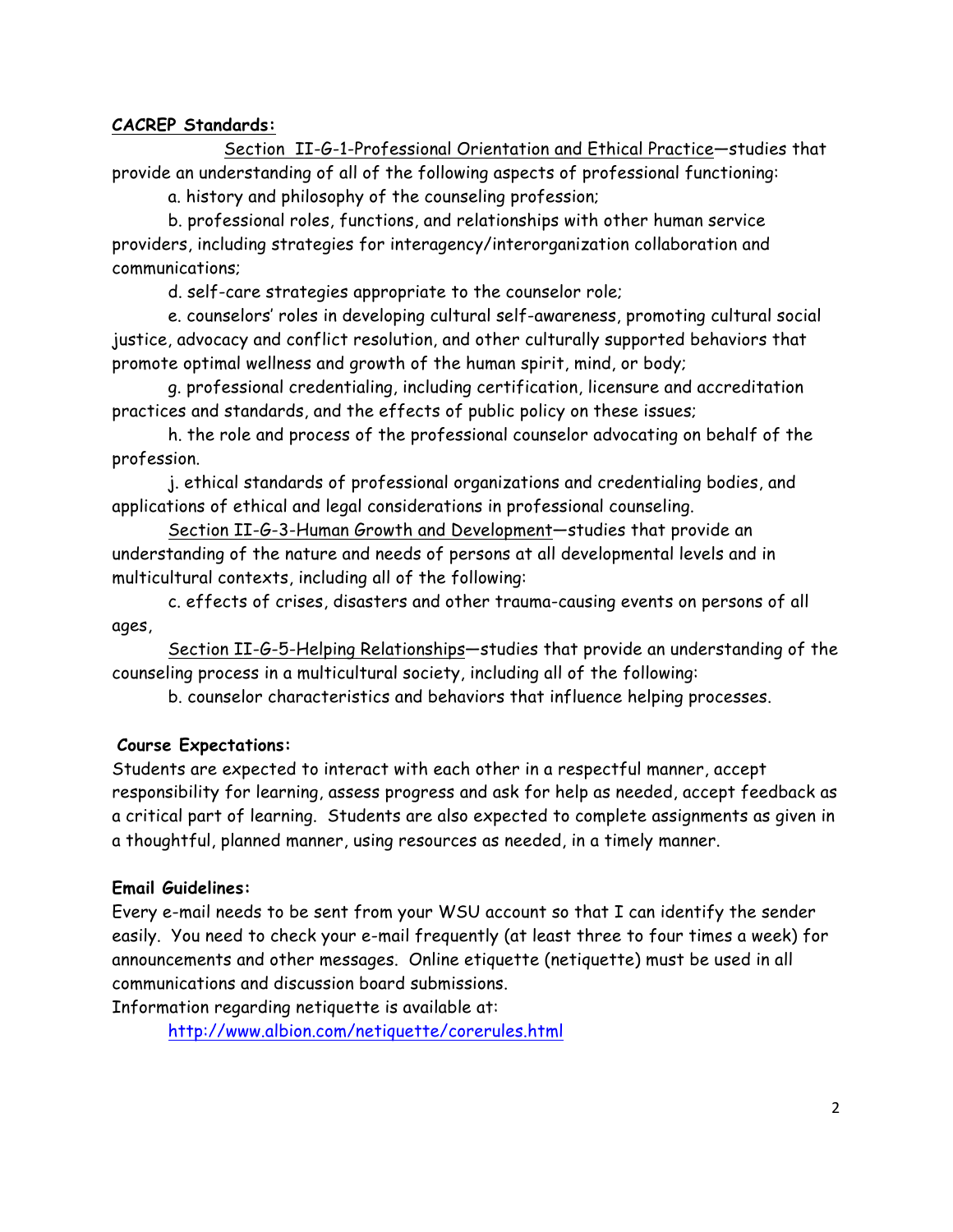#### **Academic Dishonesty Policy:**

Academic dishonesty is a serious issue that is not to be taken lightly. As such it is a basis for disciplinary action. Academic dishonesty includes, but is not limited to, activities such as cheating, using or purchasing "ghost-written" papers, and plagiarism (presenting as one's own the intellectual or creative accomplishments of another without giving credit to the source(s). If someone else said it, cite it! Do not copy or cut and paste from anywhere, including the internet. The faculty member, in whose course an act of academic dishonesty occurs, has the option of failing the student for the academic hours in question and may refer the case to other academic personnel for further action. Penalties for academic dishonesty may include expulsion from the university. Plagiarism

#### **Commitment to Inclusive Excellence:**

WSU recognizes that our individual differences can deepen our understanding of one another and the world around us, rather than divide us. In this class, people of all ethnicities, genders, religions, ages, sexual orientations, disabilities, socioeconomic backgrounds, regions, and nationalities are strongly encouraged to share their rich array of perspectives and experiences. If you feel your differences may in some way isolate you from WSU's community or if you have a need of any specific accommodations, please speak with the instructor early in the semester about your concerns and what we can do together to help you become an active and engaged member of our class and community (List of campus resources can be found below.)

#### **Campus Resources:**

- WSU-Rochester Student & Campus Services, UCR Room SS128, 285-7100, (www.winona.edu/rochester/)
- WSU Inclusion and Diversity Office, Kryzsko Commons Room 122, Winona Campus, 507-457-5595 (www.winona.edu/culturaldiversity/)
- WSU Access Services, Maxwell 314, Winona Campus, 507-457-2391 (www.winona.edu/disabilityservices/)
- WSU Counseling Center, Integrated Wellness Complex Room 222, 507-457-5330 (www.winona.edu/counselingcenter/index.htm)
- RCTC Counseling Center, UCR Room SS 133, 285-7260 (www.rctc.edu/counseling\_career\_center/ )
- UCR Learning Center, UCR Room AT306, 285-7182
- GLBTA Advocate\*, 507-457-5330
- Advising and Retention, Maxwell 314, 507-457-5878 (www.winona.edu/advising/)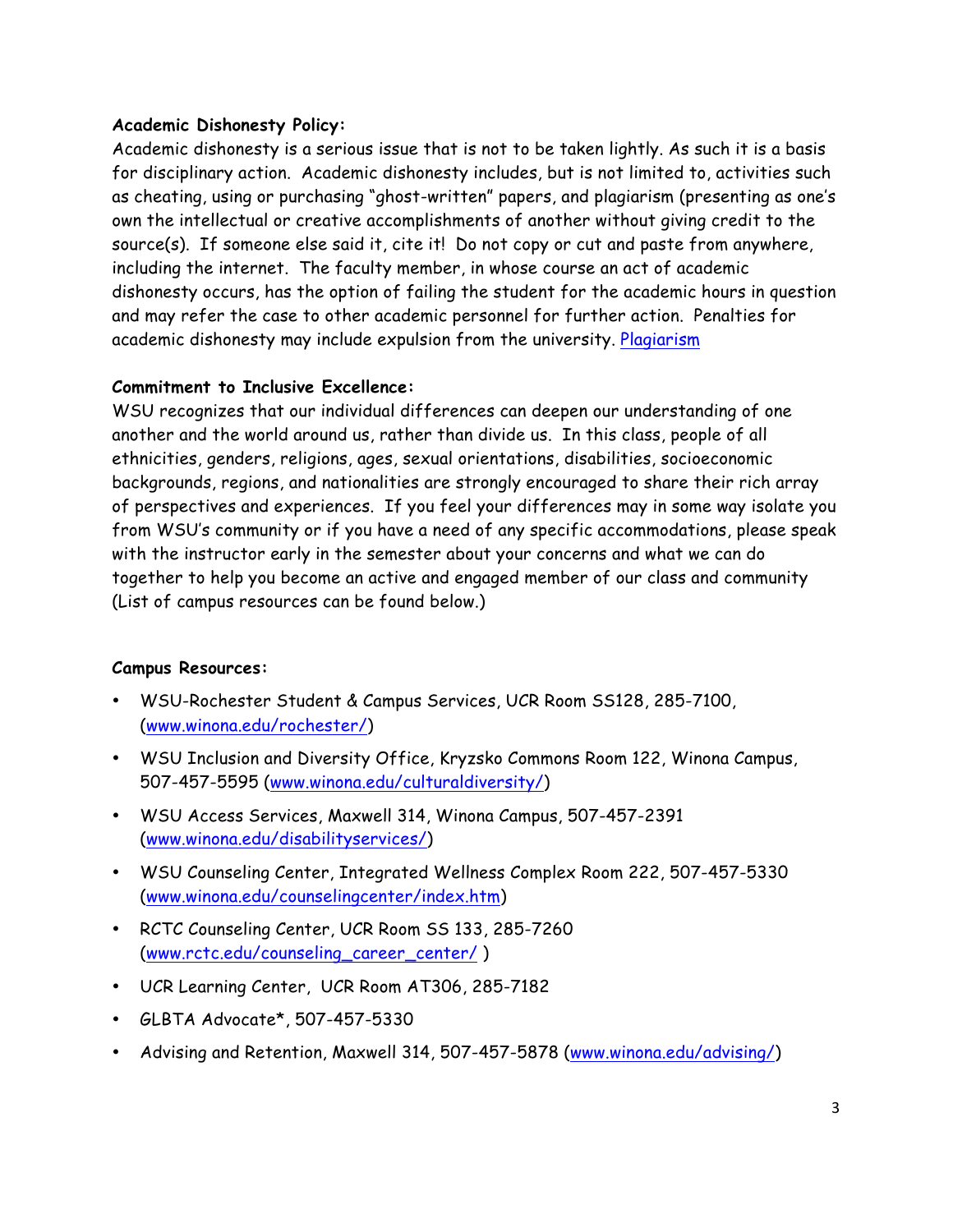#### **Details about Campus Resources:**

- Two good places to help you find resources of all kinds are the WSU-Rochester Student & Campus Services Office and the WSU Inclusion and Diversity Office. Both offices are dedicated to helping students of all races, ethnicities, economic backgrounds, nationalities, and sexual orientations. They can facilitate tutoring and point you to a wide range of resources. The WSU-R Student & Campus Services Office is located in Room SS128 on the UCR campus and can be reached at 285-7100. The WSU Inclusion and Diversity Office is in Kryzsko Commons Room 122, and they can be reached at 457-5595.
- If you have a disability, the WSU Access Services can document it for your professors and facilitate accommodation. Their office is on the Winona campus in Maxwell Hall and they can be reached at 457-5878. If you have a documented disability that requires accommodation, please let me know as soon as possible. If you suspect you may have a disability, you are encouraged to contact Access Services as soon as possible.
- Graduate school can be very stressful. Counselors are available in Winona and through partnership with RCTC on the UCR campus to help you with a wide range of difficulties, ranging from sexual assault, depression, and grief after the loss of a loved one to stress management, anxiety, general adjustment to graduate school, and many others. WSU counselors in Winona are located in the Integrated Wellness Complex 222 and they can be reached at 457-5330. The RCTC Counseling Center is located in SS 133 and can be reached at 285-7260.
- For help specifically with writing and the development of papers, the English department has a Writing Center that is staffed by trained graduate students pursuing their Master's degree in English. The Writing Center is located in Minné Hall 348. You can make an appointment on the sign-up sheet on the door or call 457-5505.
- For help with writing and the development of papers on the WSU-Rochester campus, contact the UCR Learning Center in AT306 or call 285-7182.
- The GLBTA Advocate is responsible for documenting homophobic incidents on campus and working with the appropriate channels to get these incidents resolved. In addition, the advocate can direct people to GLBT resources.

\* Contact the WSU Counseling Center for the name and number of the current GLBTA Advocate (Integrated Wellness Center 222, 507-457-5330).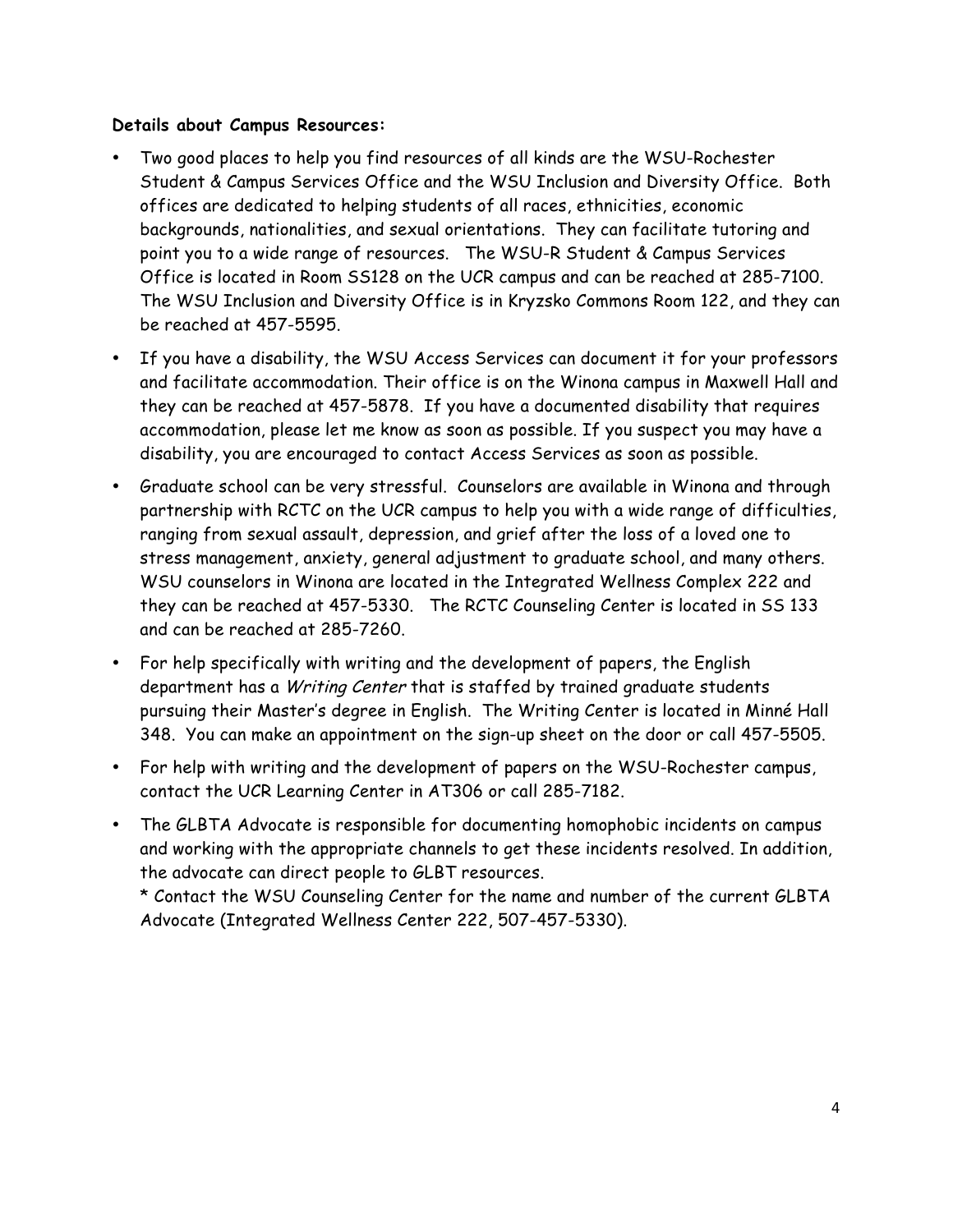#### **Policy on Late or Unfinished Assignments:**

Late work is not accepted except in extreme circumstances and with prior permission of instructor. IMPORTANT: A grade of incomplete (IP) will not be awarded except under extraordinary circumstances such as prolonged illness. If such circumstances arise, it is the student's responsibility to notify the instructor immediately.

#### **Course Requirements and Grading:**

**Participation:** Attendance and participation in classroom activities are essential in order for the student to gain full benefit from this course. Dyadic and small group activities, assigned readings and class discussions will serve as the foundation for achieving course learning outcomes. Students are expected to attend and contribute to the class by presenting their ideas, reactions, questions and concerns in relation to class discussions. Students are expected to prepare for class by completing all readings and exercises assigned as scheduled prior to the class meeting. Students are required to attend all face-to-face class sessions. If there is a need to miss a class based on an emergency, it is expected that the student will contact the instructor before the missed class. If it is necessary to miss more than two classes for any reason, the student should withdraw from the course. Tegrity will be used for the face-to-face classes. If all or part of those classes needs to be missed, the student will be expected to view the Tegrity video and write a paper summarizing what the student learned and a critique of the concepts learned. The length of the paper will be commensurate with the number of hours missed, for example if six hours were missed, six pages would be expected. If four hours were missed, four pages would be expected.

The Discussion Board is considered an integral part of the class and will be monitored regularly. Students are expected to participate by submitting their own ideas and insights and commenting on others' ideas and insights as well. The depth of the responses rather than the number of them will be considered in the weekly grade. Work at application, analysis, synthesis and evaluation when you submit and respond rather than just knowledge and comprehension.

**Note:** Weather could possibly interfere with the face-to-face classes. Make smart decisions about winter travel and consult instructor before class time if possible regarding absences. In addition to the WSU homepage and local TV alerts, the instructor will provide updates about cancellations via e-mail and office voice mail (see number above) by 7 a.m. on the day of class. If a class is cancelled a make-up date will be attempted. (75 points possible)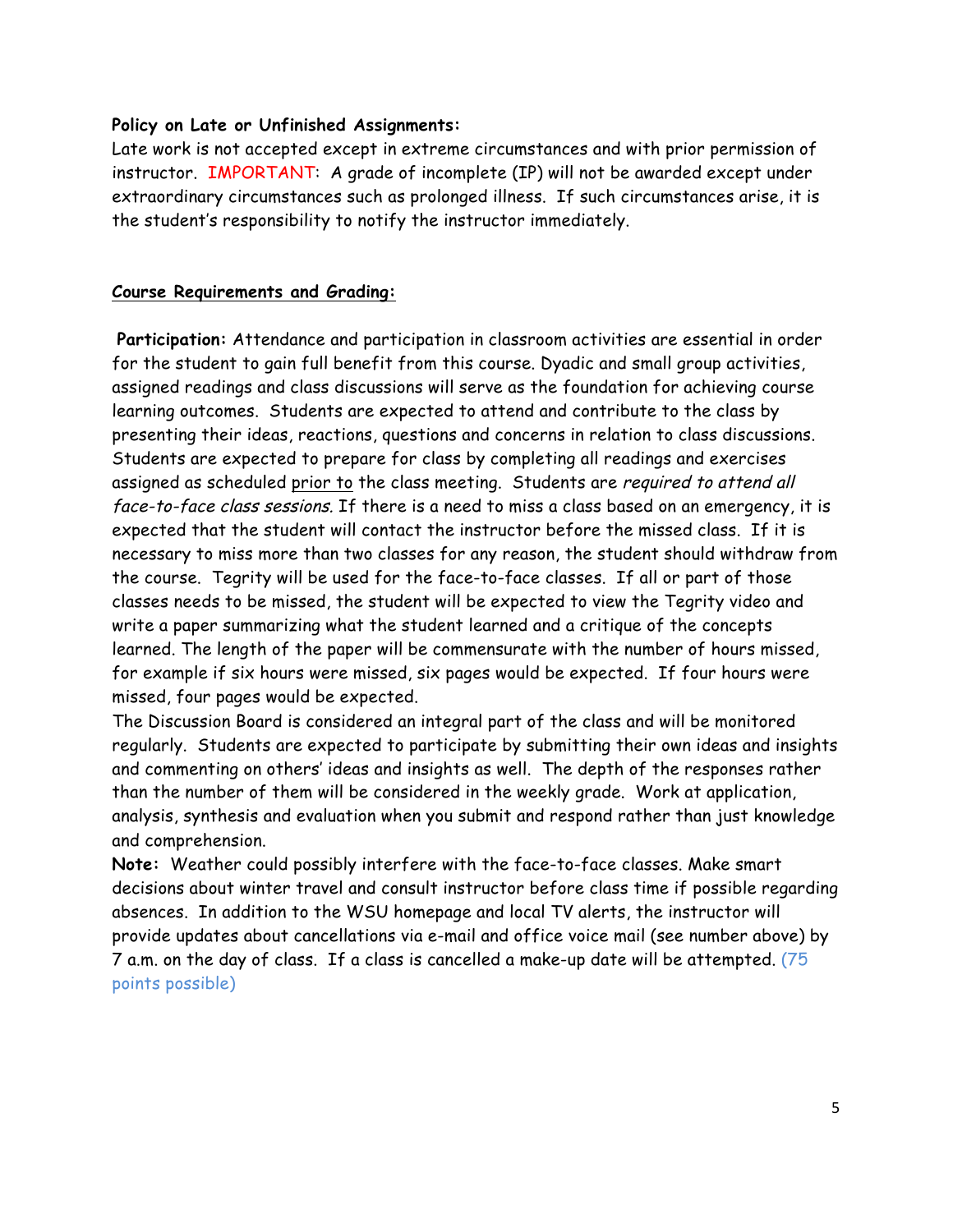**Community Counseling Site Visit:** Within a group, select a community counseling site (preferably different from the one where you may be currently employed) and provide a summary of the following information:

- Roles and responsibilities (including job descriptions) of various staff (social workers, psychologists, counselors, etc.).
- Reimbursement processes/billing procedures
- Mission of the setting and populations served
- Continuum of services
- Supervision processes
- Systemic Relationships (county, hospitals, schools, courts, etc.) including information on process of treatment (follow-up, etc.)
- Paperwork requirements
- Productivity requirements
- Policy on personal use of computers, cell phones and other technology
- Dress code, if any
- Impact of current economic crisis and possible changes to reduce impact.
- What social justice, multicultural programs are provided (if any).

Include your overall impression of the site including an analysis of the agency based on the material in the text and an overall impression of the site as a comprehensive community counseling agency. Each group will share its summaries via the discussion board and download the information to discuss. Presentations will be made in the face-to-face class in December. DUE December 1 (50 points possible)

**Topic Presentation:** Pair up with three students and choose a topic from the following list to present to the class: Sexual Abuse, Self-Mutilation, Eating Disorders, Sexual Minorities, Substance Abuse, Suicide, Trauma and Violence, Grief and Bereavement. Research and present the topic to the rest of the students in a format that is interesting for the audience. At least seven resources need to be integrated and cited within the presentation. At least 50% of the citations need to be from professional sources, either from the internet, journals or books. APA guidelines must be followed for citations. The presenting students will provide two questions to facilitate discussions regarding the material. When formulating the questions use words such as: compare, examine, critique, conclude, differentiate or any other words from Bloom's Taxonomy that comprise application, analysis, synthesis or evaluation. (60 points possible)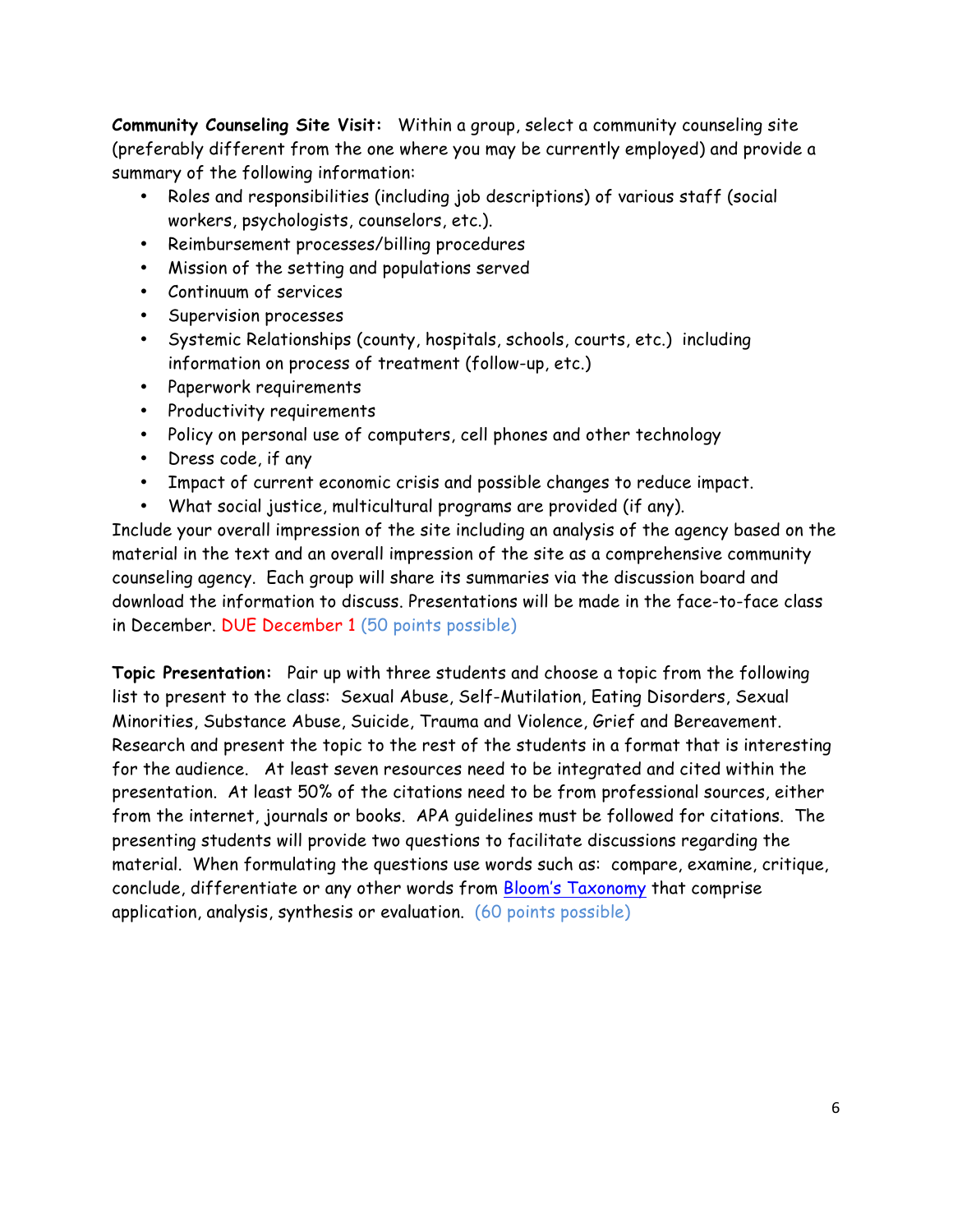**Outreach and Advocacy Project:** Each student, either alone or with one or two other students will develop a project based on a needs assessment that corresponds to facilitating human or community development; focused or broad-based strategies to carry out with a paper of 8-10 pages on what was done as well as the impact on the community. How to do a needs assessment is found in chapter 11 of the text. The needs assessment is the statement of the rationale for the project, based on some human or community need. Following the needs assessment, the student(s) will construct a plan for meeting the assessed need. The student(s) are expected to generate ideas for how to accomplish the project, list existing and needed resources, personnel, collaborators and next steps in the project. The student(s) will then carry out the project and each student will write an individual paper as described above. A video from last year explaining the project is on Tegrity labeled "Advocacy and Outreach Projects". Keep in mind the dates correspond to the 2011 class and not the current 2012 class. To help with the organization of the project the following dates are given as guidelines: Needs Assessment DUE 9/22, Proposal for Project DUE 10/20, Rough Draft DUE 11/17, Final Project Paper DUE December 8 (100 points possible)

**Membership in ACA and the Local State Counseling Association:** Each student is expected to join ACA as well as the state counseling association in which the student resides. Students attending WSU receive free membership to Minnesota Counseling Association (MnCA) because the university buys an institutional membership. Students who are interested in joining Wisconsin Counseling Association are not so fortunate but can still volunteer for the WCA conference. The reason for joining the professional organizations is that it is expected of professionals and it is a good practice to see what is going on in the organizations as a student. Becoming active in the local professional organization is worth 25 points. Sharing the information about what activities you are involved in is essential to helping everyone learn about possibilities for action. I would like evidence of your having joined ACA and participated in MnCA or WCA. The MnCA annual conference is in November and they are always looking for volunteers. Watch the MnCA and WCA websites for information regarding their conferences and how to volunteer. Activity sharing will be done via discussion boards. (25 points for joining ACA, 25 points for doing an activity in the state organization for a total of 50 possible points.)

**Quizzes:** For each module there will be a 5 point quiz with two points for each correct answer. Occasionally there will be extra bonus points for quick responses. These will be announced with the number of bonus points available and the time required for submitting the responses. (120 points + bonus points possible)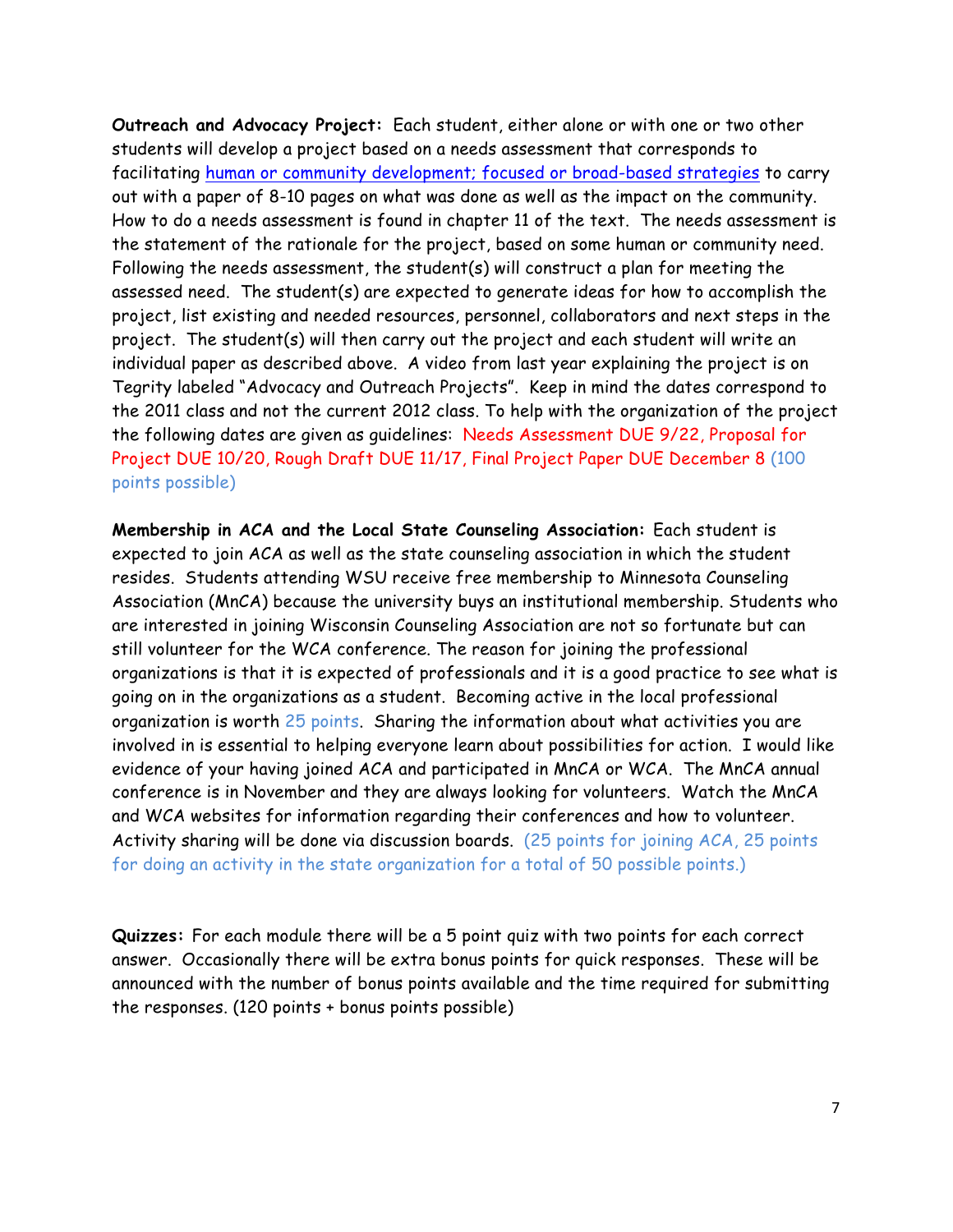**Discussion Board:** Weekly postings are expected on the discussion board for each chapter of the text assigned. The site visits and topic presentations are also shared on the discussion board because the information is then accessible to the entire class. It is most beneficial if the initial posting for the chapters and the initial Getting to Know You assignment are done by late Wednesday or by Thursday noon to enable other students to respond to the initial posts and extend the dialogue. For the first week and for each chapter of the text, the expectation is to initiate one post and respond to at least two students. It is ideal to have discussions occur with multiple posts from multiple people and multiple responses. This will not happen for each and every post but it is expected to happen to at least one post per week in order for interesting dialogue to occur. Grades will be posted weekly and will be dependent on criteria given in rubric 6 below.

| #              | Assignment                             |   | Related Rubric   Points Possible |
|----------------|----------------------------------------|---|----------------------------------|
| 1              | Attendance and Participation           |   | 75                               |
| $\overline{2}$ | Community Counseling Site Visit        | 2 | 60                               |
| 3              | <b>Topic Presentation</b>              | 3 | 60                               |
| 4              | Outreach and Advocacy Project          | 4 | 100                              |
| 5              | Membership in ACA and state counseling | 5 | 50                               |
|                | association                            |   |                                  |
| 6              | Quizzes                                |   | 120                              |
| 7              | <b>Discussion Board</b>                | 6 | 156                              |
| Total          |                                        |   | 621                              |

#### COURSE REQUIREMENTS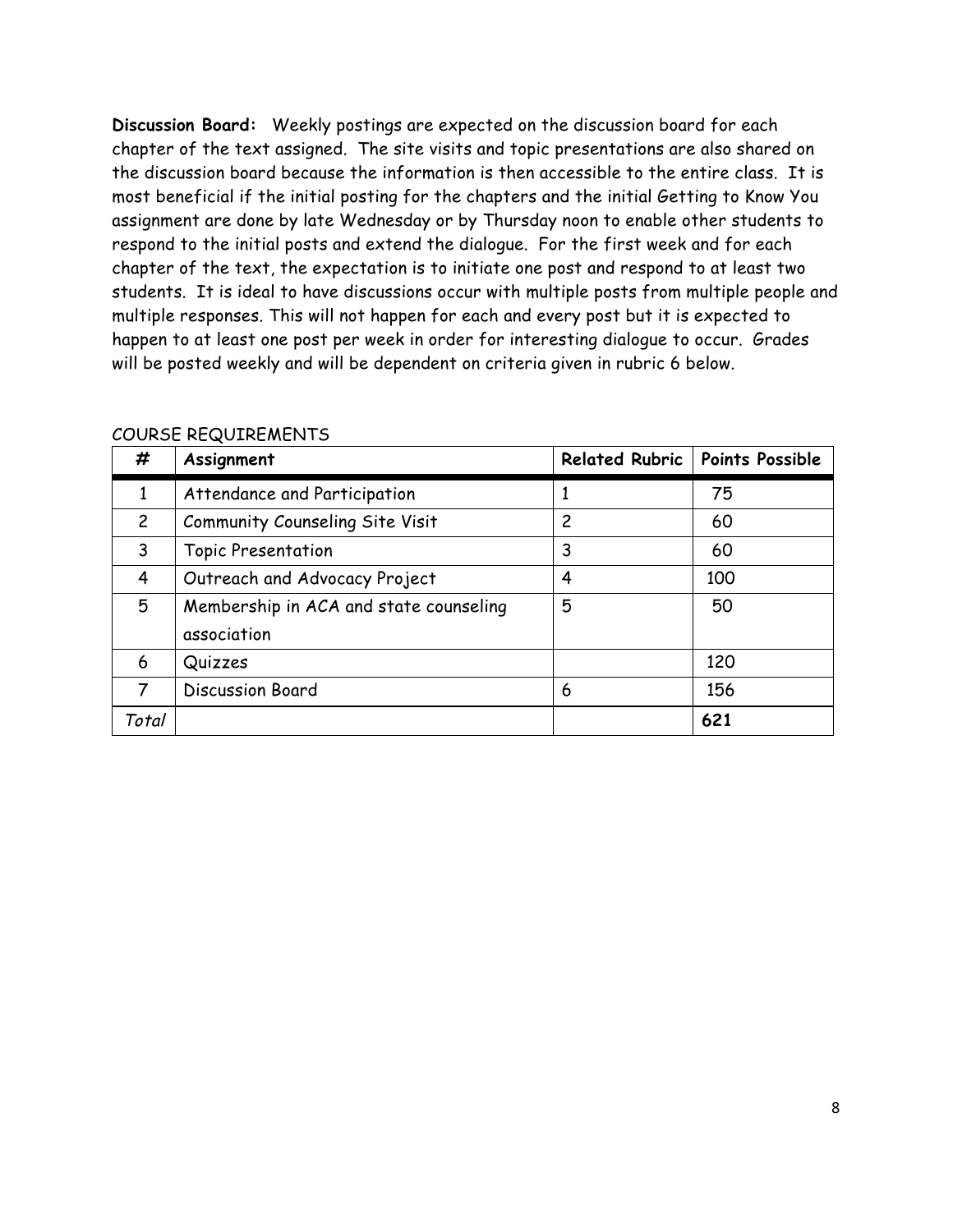# **Scoring Rubrics**

## 1. Attendance and Participation

| <b>Criteria</b>                                         | U<br>Level 4<br>25 points                                                                                               | $\overline{a}$<br><b>Level 3</b><br>23 points                                                                                                                                                   | U<br><b>Level 2</b><br>21 points                                                                                                                 | $\overline{a}$<br>Level 1<br>0 points                                                                                                                                                                                                   |
|---------------------------------------------------------|-------------------------------------------------------------------------------------------------------------------------|-------------------------------------------------------------------------------------------------------------------------------------------------------------------------------------------------|--------------------------------------------------------------------------------------------------------------------------------------------------|-----------------------------------------------------------------------------------------------------------------------------------------------------------------------------------------------------------------------------------------|
| $\blacktriangledown$ Individual<br><b>Participation</b> | Regularly asks<br>questions or gives<br>responses that<br>indicate<br>reflection and<br>knowledge of<br>class material. | Occasionally asks<br>questions or gives<br>responses that<br>indication reflection,<br>some knowledge of<br>class material.                                                                     | Rarely asks questions<br>or gives responses<br>that indicate<br>familiarity with class<br>material.                                              | Does not ask<br>questions or give<br>responses that<br>indicate familiarity<br>with topics for class.                                                                                                                                   |
| $\blacktriangledown$ Group<br><b>Participation</b>      | Usually actively<br>participates in<br>small group<br>activities.                                                       | Reluctantly<br>participates in small<br>group activities.                                                                                                                                       | Rarely participates in<br>small group activities.                                                                                                | Does not participate<br>in small group<br>activities.                                                                                                                                                                                   |
|                                                         | Attends every<br>class. Is always<br>*Attendance on time and stays and evaluation of<br>until the end of<br>class.      | Misses one class,<br>turns in make-up<br>paper that reflects<br>analysis, synthesis<br>subject matter. Is<br>usually on time and<br>usually stays until the Occasionally comes<br>end of class. | class; makes up<br>classes by writing a<br>paper with an<br>analysis, synthesis<br>and evaluation of<br>subject matter.<br>late or leaves early. | Misses more than one Misses more than one<br>class; does not make<br>up missed classes with<br>a paper that indicates<br>analysis, synthesis and<br>evaluation of subject<br>matter. Frequently<br>comes late or leaves<br>class early. |
| <b>Overall Score</b>                                    | Level 4<br>75 or more                                                                                                   | Level 3<br>69 or more                                                                                                                                                                           | Level <sub>2</sub><br>63 or more                                                                                                                 | Level 1<br>0 or more                                                                                                                                                                                                                    |

## 2. Community Counseling Site Visit

| <b>Documentation</b> | ▽                                                                                                                                                                        | ▽                                                                                                                   | ᇦ                                                                                                  | ▽                                                                                                                                                                                       |
|----------------------|--------------------------------------------------------------------------------------------------------------------------------------------------------------------------|---------------------------------------------------------------------------------------------------------------------|----------------------------------------------------------------------------------------------------|-----------------------------------------------------------------------------------------------------------------------------------------------------------------------------------------|
|                      | Level 4                                                                                                                                                                  | Level 3                                                                                                             | Level 2                                                                                            | Level 1                                                                                                                                                                                 |
|                      | 15 points                                                                                                                                                                | 14 points                                                                                                           | 13 points                                                                                          | 0 points                                                                                                                                                                                |
| ▽                    | Complete<br>information in all<br>areas mentioned in<br>the syllabus,<br>Documentation including contact<br>information,<br>websites, brochures, brochures,<br>handouts. | Complete responses Incomplete<br>in most areas<br>mentioned in the<br>syllabus, including<br>websites,<br>handouts. | responses in most<br>areas mentioned in areas mentioned in<br>websites,<br>brochures,<br>handouts. | Incomplete<br>responses in all<br>the syllabus, missing the syllabus, missing<br>contact information, contact information, contact information,<br>websites,<br>brochures,<br>handouts. |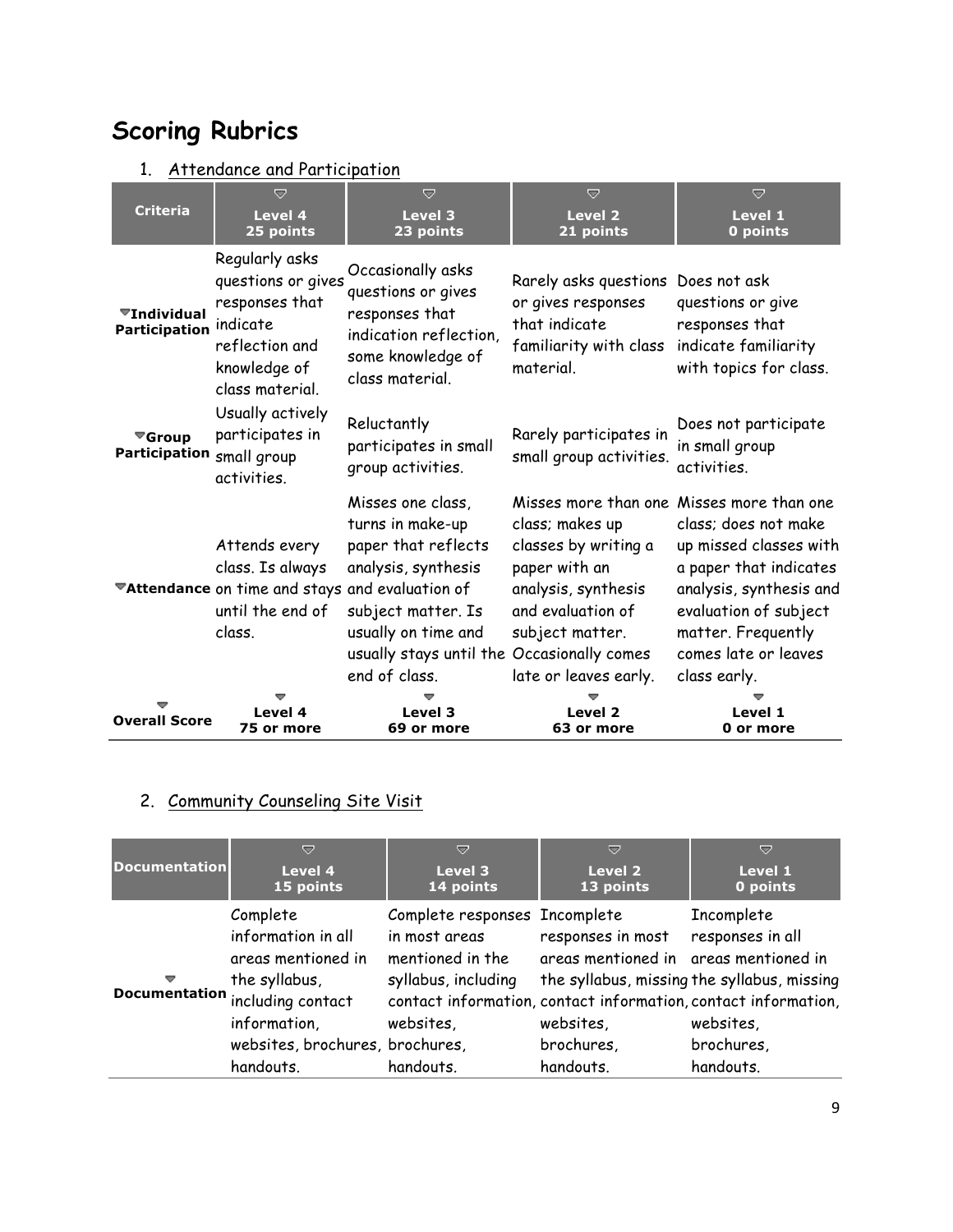| V<br><b>Summary</b>                                       | $\overline{\nabla}$<br><b>Level 4</b><br>20 points                                                                                                                                                                   | $\overline{\nabla}$<br><b>Level 3</b><br>19 points                                                                                                                                                | $\overline{\nabla}$<br><b>Level 2</b><br>18 points                                                                                                                                        | $\bigtriangledown$<br>Level 1<br>0 points                                                                                                                                                 |
|-----------------------------------------------------------|----------------------------------------------------------------------------------------------------------------------------------------------------------------------------------------------------------------------|---------------------------------------------------------------------------------------------------------------------------------------------------------------------------------------------------|-------------------------------------------------------------------------------------------------------------------------------------------------------------------------------------------|-------------------------------------------------------------------------------------------------------------------------------------------------------------------------------------------|
| $\overline{\mathbf{z}}$ Analysis and<br><b>Evaluation</b> | Includes a thorough<br>analysis of the site<br>based on material in<br>the text and a<br>complete evaluation<br>of the overall<br>impression of the<br>site as a<br>comprehensive<br>community counseling<br>agency. | Includes an analysis<br>of the site based on<br>material in the text<br>and an evaluation of<br>the overall<br>impression of the<br>site as a<br>comprehensive<br>community<br>counseling agency. | Includes a fair<br>analysis of the site analysis of the site<br>the text and a fair<br>evaluation of the<br>overall impression<br>of the site as a<br>comprehensive<br>counseling agency. | Does not include an<br>based on material in based on material in<br>the text nor an<br>evaluation of the<br>overall impression<br>of the site as a<br>comprehensive<br>counseling agency. |
| ▼Synthesis                                                | Information is fully<br>integrated with<br>smooth transitions<br>from one topic to<br>another. All topics<br>are incorporated into Most topics are<br>a cohesive whole.                                              | Information is<br>somewhat<br>integrated with<br>somewhat smooth<br>transitions from one topic to another.<br>topic to another.<br>incorporated into a<br>cohesive whole.                         | Information is<br>fairly well<br>integrated with fair<br>transitions from one<br>Most topics are<br>incorporated into a<br>somewhat cohesive<br>whole.                                    | Information is<br>poorly integrated<br>with few transitions<br>from one topic to<br>another. Topics are<br>not incorporated<br>into into a cohesive<br>whole.                             |
| ᇦ<br><b>Teamwork</b>                                      | ᇦ<br>Level 4<br>5 points                                                                                                                                                                                             | $\overline{\phantom{0}}$<br><b>Level 3</b><br>4 points                                                                                                                                            | ᄛ<br><b>Level 2</b><br>3 points                                                                                                                                                           | ᇦ<br>Level 1<br>0 points                                                                                                                                                                  |
| $\overline{\mathbf{v}}$ Teamwork                          | Evident and equally<br>divided as<br>determined by group<br>response to<br>Qualtrics survey.                                                                                                                         | Evident and<br>somewhat equally<br>divided as<br>determined by<br>group response to<br>Qualtrics survey.                                                                                          | Somewhat evident<br>and not equally<br>divided as<br>determined by<br>group response to<br>Qualtrics survey.                                                                              | Not evident and not<br>equally divided as<br>determined by<br>group response to<br>Qualtrics survey.                                                                                      |
| V<br><b>Writing Skills</b>                                | ᇦ<br><b>Level 4</b><br>10 points                                                                                                                                                                                     | Ó<br>Level 3<br>8 points                                                                                                                                                                          | v<br><b>Level 2</b><br>$6$ points                                                                                                                                                         | v<br>Level 1<br>0 points                                                                                                                                                                  |
| ▼Spelling                                                 | No spelling errors<br>throughout<br>assignment.                                                                                                                                                                      | Less than 5 spelling<br>errors throughout<br>assignment                                                                                                                                           | Less than 10<br>spelling errors<br>throughout<br>assignment.                                                                                                                              | More than 10<br>spelling errors<br>throughout<br>assignment.                                                                                                                              |
| $\overline{\mathbf{w}}$ Writing<br><b>Mechanics</b>       | Complete sentences,<br>no grammatical<br>errors.                                                                                                                                                                     | Few incomplete<br>sentences, less than sentences, less than sentences, more<br>5 grammatical<br>errors.                                                                                           | Many incomplete<br>10 grammatical<br>errors.                                                                                                                                              | Mostly incomplete<br>than 10 grammatical<br>errors.                                                                                                                                       |
| <b>Overall Score</b>                                      | Level 4<br>50 or more                                                                                                                                                                                                | Level 3<br>45 or more                                                                                                                                                                             | Level 2<br>40 or more                                                                                                                                                                     | Level 1<br>0 or more                                                                                                                                                                      |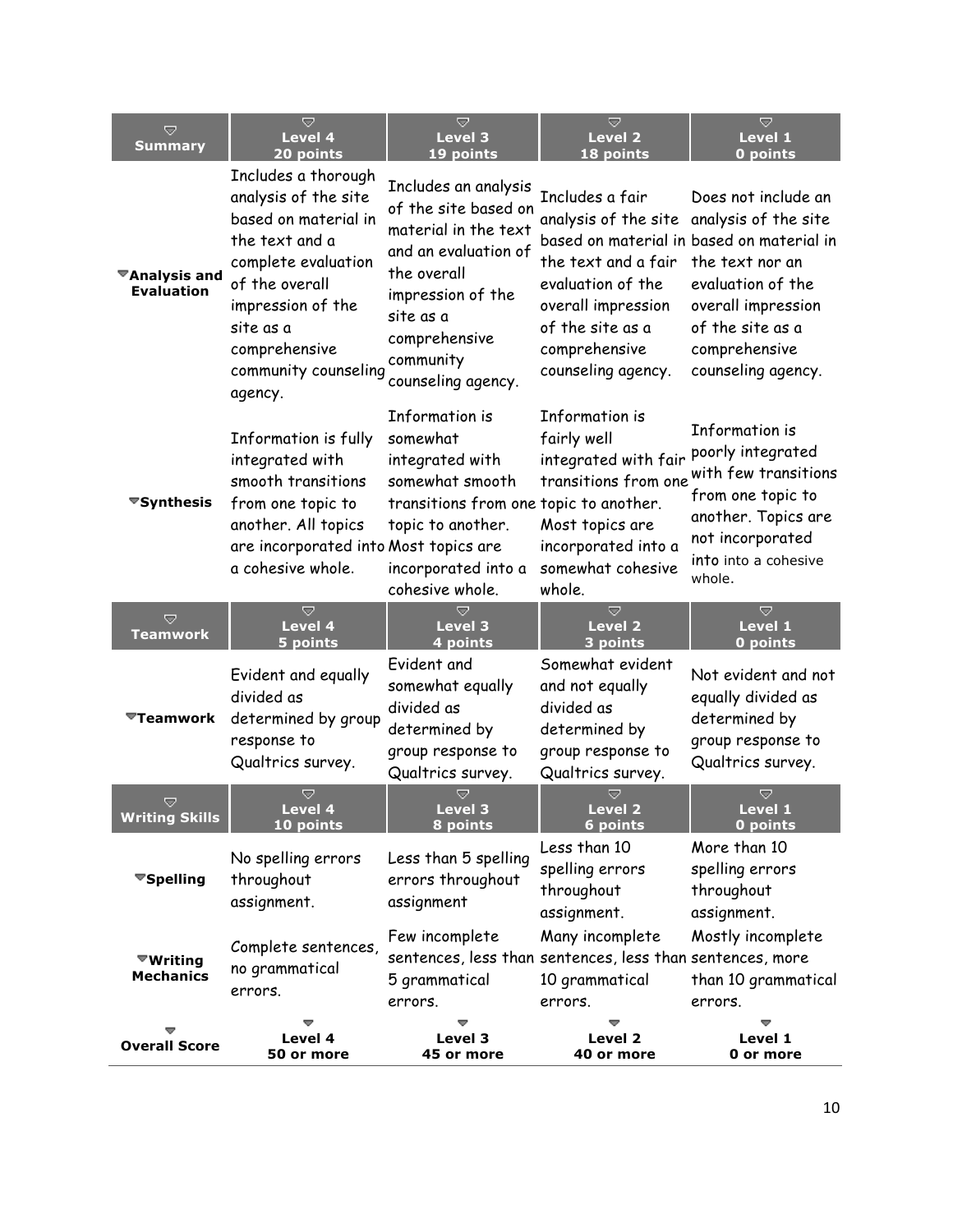## 3. Topic Presentation

| <b>Presentation</b>                                          | D                                                                                                                             | $\bigtriangledown$                                                                                                                           | $\bigtriangledown$                                                                                                                            | Ó                                                                                                                                                                                      |
|--------------------------------------------------------------|-------------------------------------------------------------------------------------------------------------------------------|----------------------------------------------------------------------------------------------------------------------------------------------|-----------------------------------------------------------------------------------------------------------------------------------------------|----------------------------------------------------------------------------------------------------------------------------------------------------------------------------------------|
| <b>Style</b>                                                 | Level 4<br>5 points                                                                                                           | <b>Level 3</b><br>4 points                                                                                                                   | Level 2<br>3 points                                                                                                                           | Level 1<br>0 points                                                                                                                                                                    |
|                                                              |                                                                                                                               | Creativity somewhat                                                                                                                          | Creativity barely                                                                                                                             |                                                                                                                                                                                        |
| ▼Creativity                                                  | Creativity very evident.                                                                                                      | evident.                                                                                                                                     | evident.                                                                                                                                      | Creativity not evident.                                                                                                                                                                |
| $\blacktriangledown$ Interest                                | Presentation is very<br>interesting.                                                                                          | Presentation is somewhat Presentation is<br>interesting.                                                                                     | minimally interesting.                                                                                                                        | Presentation is not<br>interesting.                                                                                                                                                    |
| $\nabla$ Learning<br><b>Modalities</b>                       | At least three different<br>learning modalities are<br>used such as Power Point,<br>video clips, personal<br>interviews, etc. | At least two different<br>learning modalities are<br>used.                                                                                   | One learning modality is<br>used.                                                                                                             |                                                                                                                                                                                        |
| $\overline{\nabla}$<br><b>Presentation</b><br><b>Content</b> | $\bigtriangledown$<br>Level 4<br>10 points                                                                                    | $\bigtriangledown$<br><b>Level 3</b><br>9 points                                                                                             | $\bigtriangledown$<br><b>Level 2</b><br>8 points                                                                                              | Ó<br>Level 1<br>0 points                                                                                                                                                               |
|                                                              | Accurate and thorough<br><b>▼Information</b> development of topic<br>content.                                                 | Accurate and good<br>development of topic<br>content.                                                                                        | Accurate and fair<br>development of topic<br>content.                                                                                         | Inaccurate or poor<br>development of topic<br>content.                                                                                                                                 |
| $\blacktriangledown$ Synthesis                               | Excellent synthesis of<br>information throughout<br>presentation.                                                             | Good synthesis of<br>information throughout<br>presentation.                                                                                 | Fair synthesis of<br>information throughout<br>presentation.                                                                                  | Poor synthesis of<br>information throughout<br>presentation.                                                                                                                           |
| Ó<br><b>Teamwork</b>                                         | $\bigtriangledown$<br>Level 4<br>5 points                                                                                     | $\bigtriangledown$<br>Level 3<br>4 points                                                                                                    | $\bigtriangledown$<br><b>Level 2</b><br>3 points                                                                                              | $\bigtriangledown$<br>Level 1<br>0 points                                                                                                                                              |
| $\overline{\mathbf{v}}$ Teamwork                             | Evident and equally divided<br>as determined by group<br>response to Qualtrics survey. response to Qualtrics                  | Evident and somewhat<br>equally divided as<br>determined by group<br>survey.                                                                 | Somewhat evident and<br>not equally divided as<br>determined by group<br>response to Qualtrics<br>survey.                                     | Not evident and not equally<br>divided as determined by<br>group response to Qualtrics<br>survey.                                                                                      |
| Ó<br>Questions                                               | Ó<br>Level 4<br>10 points                                                                                                     | $\bigtriangledown$<br><b>Level 3</b><br>9 points                                                                                             | $\bigtriangledown$<br><b>Level 2</b><br>8 points                                                                                              | Ó<br>Level 1<br>0 points                                                                                                                                                               |
| ▼Discussion<br>Questions                                     | Include 2 open-ended<br>questions that require<br>responses that analyze and<br>synthesize information<br>from presentation.  | Includes only 2 questions<br>that are open-ended and<br>require responses that<br>analyze or synthesize<br>information from<br>presentation. | Includes only 1question<br>that is open-ended and<br>requires a response that<br>analyzes or synthesizes<br>information from<br>presentation. | Includes more than 2<br>questions for discussion.<br>There are no open-ended<br>questions that require a<br>response that analyzes or<br>synthesizes information<br>from presentation. |
| ᇦ<br><b>References</b>                                       | ᇦ<br>Level 4<br>5 points                                                                                                      | ᇦ<br><b>Level 3</b><br>4 points                                                                                                              | ᇦ<br><b>Level 2</b><br>3 points                                                                                                               | Ō<br>Level 1<br>0 points                                                                                                                                                               |
| <b>™APA Style</b>                                            | All citations have correct<br>APA style.                                                                                      | Less than 5 APA style<br>citation errors.                                                                                                    | Less than 10 APA style<br>citation errors.                                                                                                    | More than 10 APA style<br>citation errors.                                                                                                                                             |
| $\nabla$ Resources                                           | More than 7 resources;<br>more than half from<br>professional sources, e.g.<br>peer reviewed journals,<br>books.              | At least 7 resources; at<br>least 4 from professional<br>sources, e.g. peer<br>reviewed journals, books.                                     | At least 6 resources; at<br>least 3 from<br>professional sources,<br>e.g. peer reviewed<br>journals, books.                                   | 5 or fewer resources, less<br>than half from professional<br>sources, e.g. peer reviewed<br>journals, books.                                                                           |
| <b>Overall Score</b>                                         | Level 4                                                                                                                       | Level 3                                                                                                                                      | Level <sub>2</sub>                                                                                                                            | Level 1                                                                                                                                                                                |
|                                                              | 60 or more                                                                                                                    | 51 or more                                                                                                                                   | 42 or more                                                                                                                                    | 0 or more                                                                                                                                                                              |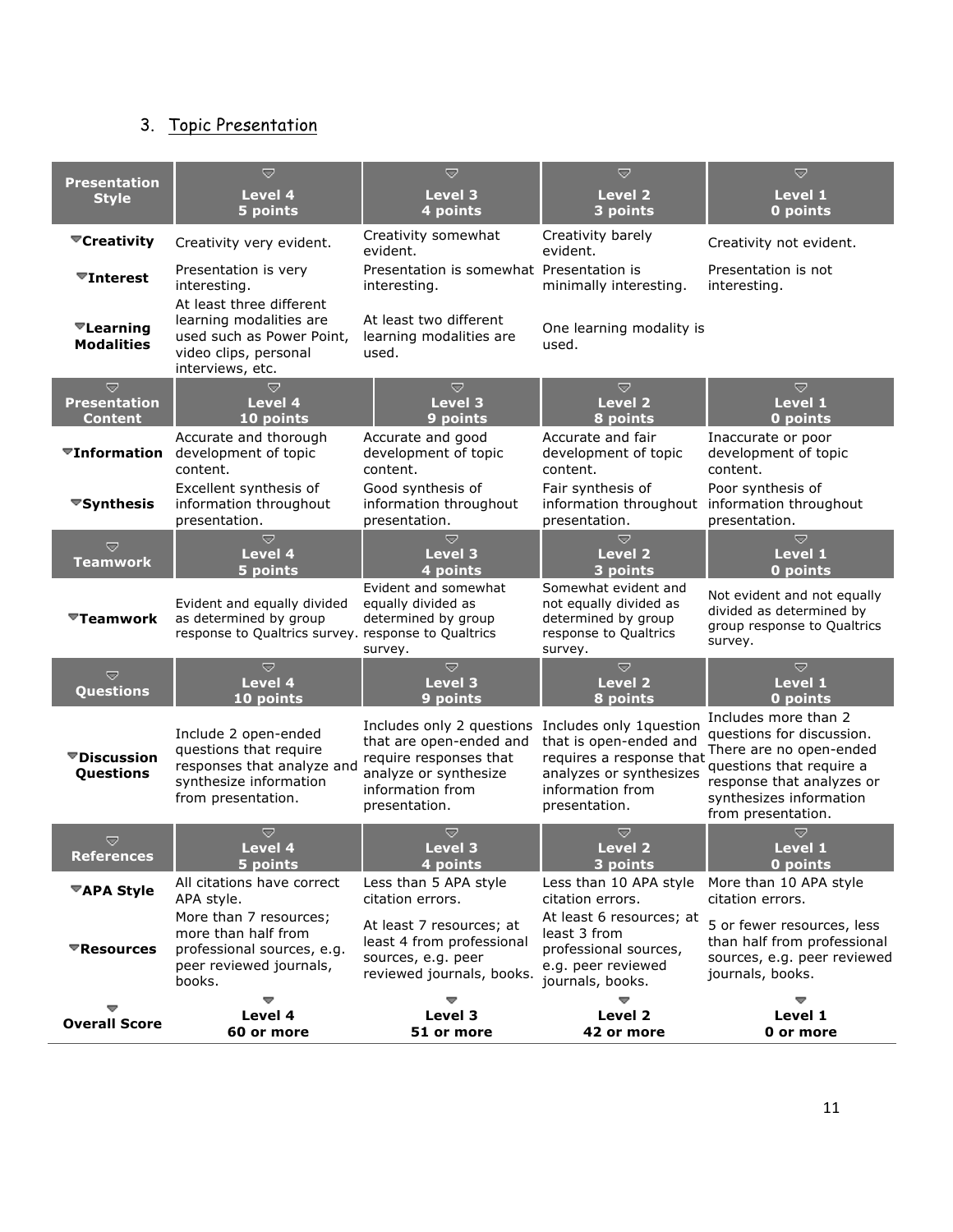## 4. Outreach and Advocacy Project

|                                               | $\overline{\nabla}$                                                                                          | $\overline{\nabla}$                                                                                                      | U                                                                                                                                | $\Rightarrow$                                                                                                               |
|-----------------------------------------------|--------------------------------------------------------------------------------------------------------------|--------------------------------------------------------------------------------------------------------------------------|----------------------------------------------------------------------------------------------------------------------------------|-----------------------------------------------------------------------------------------------------------------------------|
| <b>Relevance</b>                              | <b>Level 4</b><br>20 points                                                                                  | Level 3<br>19 points                                                                                                     | <b>Level 2</b><br>18 points                                                                                                      | Level 1<br>0 points                                                                                                         |
| $\mathbf{\mathbf{\nabla}$ Needs<br>Assessment | Needs assessment is<br>evident and correlates<br>completely with project.                                    | Needs assessment is<br>evident but does not<br>correlate well with project.                                              | Needs assessment is<br>somewhat present and<br>correlates somewhat with not present.<br>project                                  | Needs assessment is                                                                                                         |
| Ō<br><b>Content</b>                           | $\Rightarrow$<br>Level 4<br>20 points                                                                        | $\bigtriangledown$<br>Level 3<br>19 points                                                                               | $\bigtriangledown$<br><b>Level 2</b><br>18 points                                                                                | $\bigtriangledown$<br>Level 1<br>0 points                                                                                   |
| ▼Creative                                     | Project is interesting and<br>easy to understand.<br>Extremely high "wow"<br>factor.                         | Project is interesting;<br>fairly easy to understand.<br>High "wow" factor.                                              | Project lacks interest;<br>fairly easy to understand. difficult to understand.<br>Moderate "wow" factor.                         | Project lacks interest;<br>Low "wow" factor.                                                                                |
| ™Meaningful                                   | Project has high redeeming<br>quality. It is meaningful<br>and viewed as important<br>by the recipients.     | Project has moderate<br>redeeming quality. It is<br>meaningful and viewed as<br>somewhat important by<br>the recipients. | Project has little<br>redeeming quality. It is<br>somewhat meaningful<br>and viewed as fairly<br>important by the<br>recipients. | Project has no<br>redeeming quality. It is<br>marginally meaningful<br>and viewed as not<br>important by the<br>recipients. |
| $\blacktriangledown$ Cohesive                 | Report has excellent<br>cohesion throughout.<br>There are at least six<br>research references.               | Report has good cohesion<br>throughout. There are at<br>least five research<br>references.                               | Report has fair cohesion<br>throughout. There are at cohesion throughout.<br>least four research<br>references.                  | Report has poor<br>There are less than four<br>research references.                                                         |
| Ó<br><b>Writing Skills</b>                    | $\overline{\nabla}$<br><b>Level 4</b><br>5 points                                                            | $\overline{\nabla}$<br><b>Level 3</b><br>4 points                                                                        | $\overline{\nabla}$<br>Level 2<br>3 points                                                                                       | $\overline{\nabla}$<br>Level 1<br>0 points                                                                                  |
| <sup>₩</sup> Spelling and<br>Grammar          | No spelling and/or<br>grammatical errors<br>present.                                                         | Less than five spelling<br>and/or grammatical errors and/or grammatical<br>present.                                      | Less than ten spelling<br>errors present.                                                                                        | More than ten spelling<br>and/or grammatical<br>errors present.                                                             |
| <b><del></del>TAPA Style</b>                  | No APA style errors<br>present.                                                                              | Less than five APA style<br>errors present.                                                                              | Less than ten APA style<br>errors present.                                                                                       | More than ten APA style<br>errors present.                                                                                  |
| ™Writina<br><b>Mechanics</b>                  | Complete sentences,<br>excellent paragraph<br>structure, very good<br>phrasing used throughout<br>the paper. | Complete sentences, very<br>good paragraph structure,<br>good phrasing used<br>throughout the paper.                     | Mostly complete<br>sentences, good<br>paragraph structure,<br>good phrasing used<br>throughout the paper.                        | Few complete<br>sentences, fair<br>paragraph structure, fair<br>phrasing used<br>throughout the paper.                      |
| <b>Timeliness</b>                             | <b>ELength and</b> Between 8 and 10 pages<br>long. Turned in on time.                                        | Fewer than 8 pages,<br>longer than 10 pages.<br>Turned in on time.                                                       | Fewer than 8 pages,<br>longer than 10 pages.<br>Turned in less than three<br>days late.                                          | Fewer than 8 pages,<br>longer than 10 pages.<br>Turned in more than<br>three days late without<br>prior permission.         |
|                                               | Level 4                                                                                                      | Level 3                                                                                                                  | Level <sub>2</sub>                                                                                                               | Level 1                                                                                                                     |
| <b>Overall Score</b>                          | 100 or more                                                                                                  | 92 or more                                                                                                               | 84 or more                                                                                                                       | 0 or more                                                                                                                   |

## 5. Professional Membership in Counseling Associations

| Criteria           | 25 points                    | 25 points                       |
|--------------------|------------------------------|---------------------------------|
| <b>ACA</b>         | Evidence of membership given |                                 |
| ' State membership |                              | Evidence of one activity within |
|                    |                              | association given               |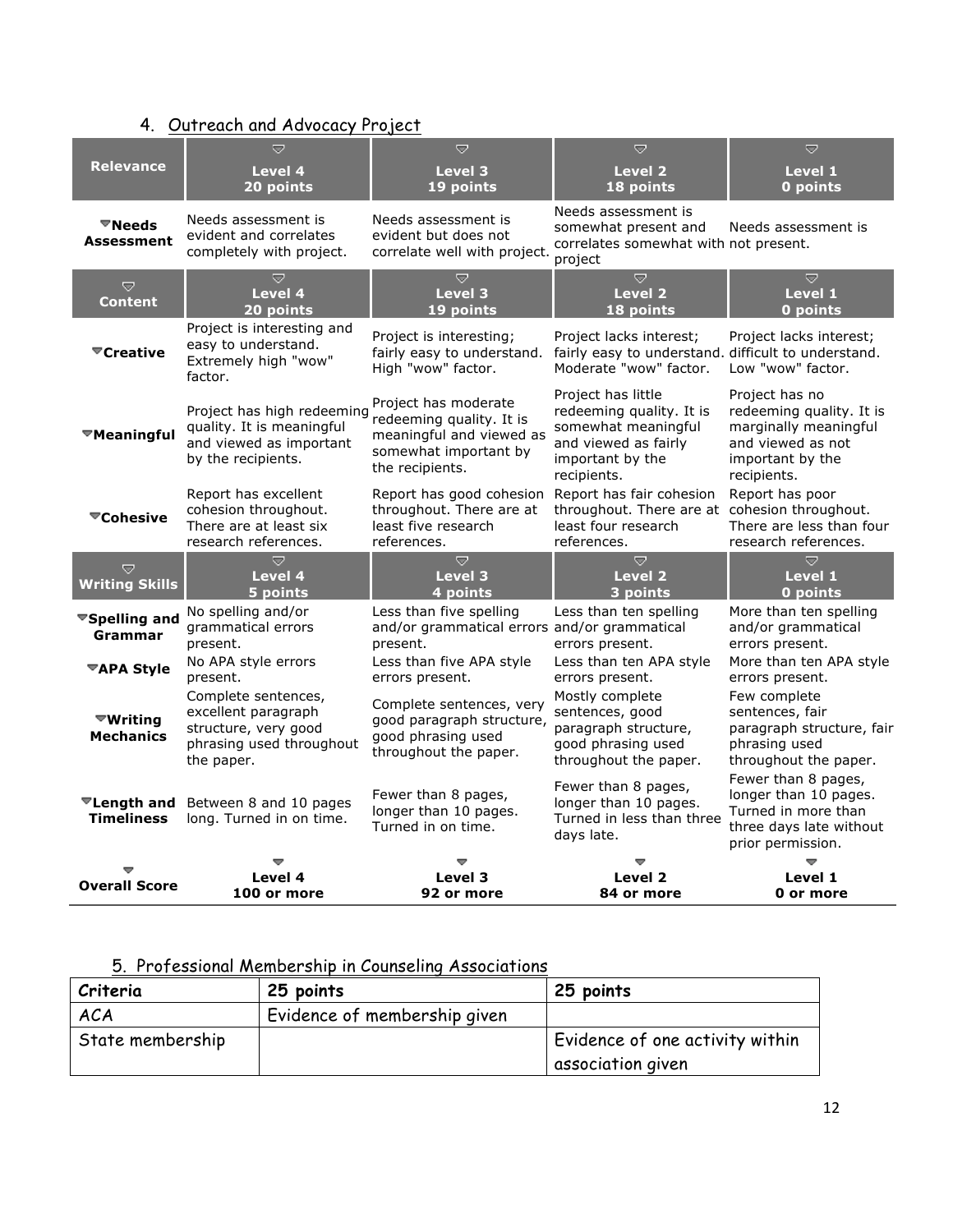| 5. Discussion Board                                                                                                                                                                                                                                                                                         |                                                                                                                                                                                                                                  |                                                                                                                                                                                                                                      |                                                                                                                                                                                                                        |                                                                                                                                                      |
|-------------------------------------------------------------------------------------------------------------------------------------------------------------------------------------------------------------------------------------------------------------------------------------------------------------|----------------------------------------------------------------------------------------------------------------------------------------------------------------------------------------------------------------------------------|--------------------------------------------------------------------------------------------------------------------------------------------------------------------------------------------------------------------------------------|------------------------------------------------------------------------------------------------------------------------------------------------------------------------------------------------------------------------|------------------------------------------------------------------------------------------------------------------------------------------------------|
| <b>Criteria</b>                                                                                                                                                                                                                                                                                             | Ó<br><b>Extinguished</b><br>3 points                                                                                                                                                                                             | U<br><b>Proficient</b><br>2 points                                                                                                                                                                                                   | Ō<br><b>Basic</b><br>1 point                                                                                                                                                                                           | Ó<br>Non-<br>performance<br>0 points                                                                                                                 |
| <sup>₩</sup> Applies relevant<br>concepts, theories, or<br>materials to<br>argue/support a point to arque/support a<br>of view and posts<br>initial response to<br>discussion by midweek<br>to extend the dialogue.                                                                                         | Applies and analyzes<br>most concepts,<br>theories, or materials<br>point of view. Posts<br>initial response to<br>discussion by midweek<br>to extend the dialogue.                                                              | Applies some relevant course<br>concepts, theories, or<br>materials to argue/support a<br>point of view. Posts initial<br>response to discussion by<br>midweek to extend the<br>dialogue.                                            | Does not use relevant<br>course concepts theories,<br>or materials to<br>arque/support a point of<br>view. Initial post<br>submitted after midweek, developed.<br>thus limiting time for<br>others to extend dialogue. | Does not include a<br>point of view or<br>point of view is not                                                                                       |
| <b><sup>₩</sup>Applies relevant</b><br>information [facts,<br>data, evidence, or real<br>world examples] to<br>support point of view<br>with implications<br>and/or consequences<br>of reasoning. Relevant consequences of<br>information is cited<br>and referenced to APA information is cited<br>format. | Applies relevant<br>information [facts,<br>data, evidence, or real<br>world examples] to<br>support point of view.<br>Includes a discussion<br>of implications and/or<br>reasoning. Relevant<br>and referenced to<br>APA format. | Applies relevant information<br>[facts, data, evidence, or real<br>world examples] to support<br>point of view. Relevant<br>information is cited and<br>referenced.<br>Does not address implications<br>or consequences of reasoning | Applies information [facts,<br>data, evidence, or real<br>world examples] to<br>support point of view, but<br>lacks relevance and does<br>not address implications of<br>reasoning.                                    | Does not apply<br>relevant<br>information [facts,<br>data, evidence, or<br>real world<br>examples] to<br>support point of<br>view.                   |
| <b>▼Collaborates with at</b><br>least two fellow<br>learners, relating the<br>discussion to relevant discussion to relevant<br>concepts over at least<br>two days to extend the<br>dialogue.                                                                                                                | Collaborates with at<br>least two fellow<br>learners, relating the<br>course concepts over<br>at least two days to<br>extend the dialogue.<br>Has zero to one                                                                    | Collaborates with at least two<br>fellow learners, relating the<br>discussion to relevant course<br>concepts but does not<br>participate in the discussion<br>over at least two days to<br>extend the dialogue.                      | Collaborates with at least<br>one fellow learner relating<br>discussion to the relevant<br>course concepts.                                                                                                            | Does not<br>collaborate with<br>fellow learners or<br>collaboration is not<br>relevant to<br>discussion (i.e. good<br>job posts).<br>Has six or more |
| <b><sup>₩</sup>Applies proper</b><br>spelling, grammar<br>usage, and mechanics.                                                                                                                                                                                                                             | spelling, grammar<br>usage, mechanics<br>post.                                                                                                                                                                                   | Has two to three spelling,<br>grammar usage, mechanics<br>errors in the discussion errors in discussion post.                                                                                                                        | Has four to five spelling,<br>grammar usage, mechanics usage, mechanics<br>errors in discussion post.                                                                                                                  | spelling, grammar<br>errors in discussion<br>post.                                                                                                   |

| <b>Overall Score</b> | Level 4    | Level 3   | Level 2   | Level 1   |
|----------------------|------------|-----------|-----------|-----------|
|                      | 12 or more | 8 or more | 4 or more | 0 or more |

Grade Scale A=621-578 (100-93%) B=577-528 (92-85%) C=491-478 (84-77%) D=477-428 (76-69%) F=below 428 (<69%)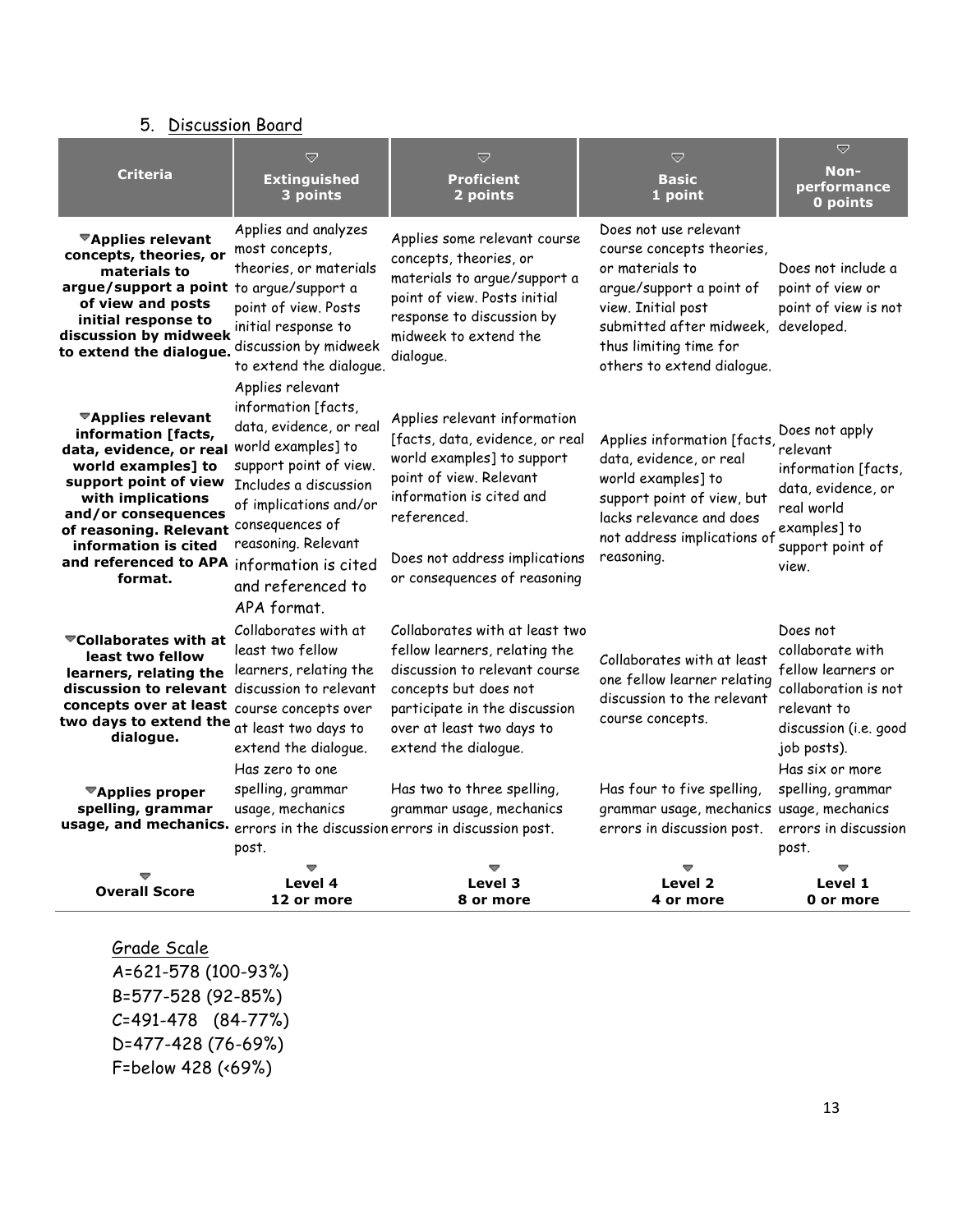## **TENTATIVE COURSE OUTLINE**

| Module:         |                                                                   | Readings:  |
|-----------------|-------------------------------------------------------------------|------------|
|                 | 1 (8/27-9/1) Introduction, overview                               |            |
|                 | Learning Styles due 9/1                                           |            |
|                 | Getting to Know You Activity due 9/1                              |            |
|                 | 2 (9/2-9/8) Community Counseling for the 21 <sup>st</sup> Century | Chapter 1  |
|                 | The Evolution of the Community Counseling Model                   | Chapter 2  |
|                 | Chapters 1 and 2 Quiz due 9/8                                     |            |
| (9/8)           | Face-to-Face Class                                                |            |
|                 | 10:00 Discuss class assignments; technology updates               |            |
|                 | 11:00 Choose topic groups; site visit groups                      |            |
|                 | 11:30 Lunch                                                       |            |
|                 | 12:00 Guest speaker: Becky Windschitl-SCY Center                  |            |
|                 | 1:00 TBA                                                          |            |
|                 | 2:00 Mental Health Parity Act                                     |            |
| $3(9/9-10/20)$  |                                                                   |            |
|                 | Managing the Community Counseling Program                         | Chapter 11 |
|                 | Outreach to Distressed and Marginalized Clients                   | Chapter 4  |
|                 | Developmental/Preventive Interventions                            | Chapter 5  |
|                 | Child Advocacy                                                    | Chapter 6  |
|                 | Community Collaboration and Advocacy                              | Chapter 7  |
|                 | Social/Political Action Strategies                                | Chapter 8  |
|                 | Chapters 11, 4 through 8 Quizzes due 10/20                        |            |
|                 | Needs Assessment for Outreach and Advocacy Project Due 9/22       |            |
|                 | Sexual Abuse Presentation Due 9/29                                |            |
|                 | Self-Mutilation Presentation Due 10/6                             |            |
|                 | Eating Disorders Presentation Due 10/13                           |            |
|                 |                                                                   |            |
| $4(10/21-12/8)$ |                                                                   |            |

| Counseling in Context                             | Chapter 3  |
|---------------------------------------------------|------------|
| Cmty. Cnslg. in Diverse Community Agency Settings | Chapter 9  |
| Community Counseling in School Settings           | Chapter 10 |
| Preparing the Competent Community Counselor       | Chapter 12 |